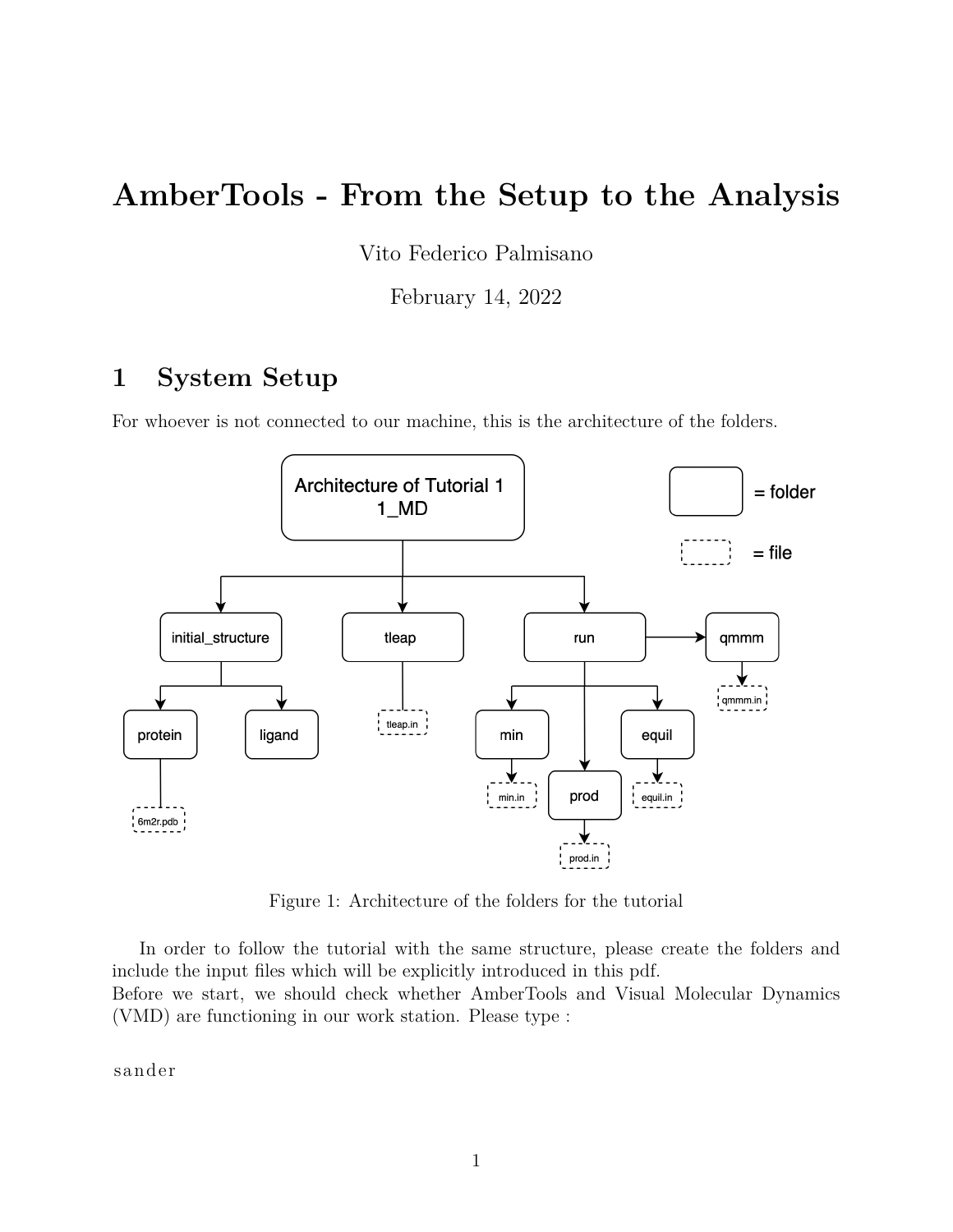which should print "Error opening unit 5: File "mdin" is missing or unreadable" since we are not providing any inputs to the program and then type :

vmd

which is the keyword to open the VMD program. If VMD is not working from your laptop connected to our work station, then please create a folder in your own laptop and send the files from the directory in our work station to your laptop every time you require visualization. For example, let's suppose you are inside a folder in your own computer, then you can send a file from our work station to the current folder as:

scp tutorial@150.244.121.202:/data/tutorial/file.dat myfolder/.

```
scp [source] [destination]
\lvert \text{source} \rvert = \lvert \text{destination} \rvert = \lvert \text{for foldsers} \rvert
```
Finally, some versions of VMD cannot read binary files (.nc extension), so we will not work with binary files, but usually when you have large simulations the coordinate file is so big that binary files are highly suggested.

If those two programs work, then we can start the tutorial, good luck !

#### **1.1 Obtain the PDB structure**

The https://www.rcsb.org/ is an archive containing all the PDB (Protein Data Base) structure obtained yearly from X-ray crystallography, NMR spectroscopy, cryo electron microscopy experiments performed by scientists all around the world. Each PDB structure has an ID of four letters/numbers, but due to the exponential growth of new structures available, soon it will be changed since there is a limited number of possible combinations available. The website offers the possibility to visualize and download all those 3D structures and also analyze them (sequence alignment, protein quality and symmetry).

Today we will be working with PDB-ID: **6M2R** which is the dopamine transporter bound to norephinephrine (noradrenaline). The structure is already downloaded and placed in each of your folders, in 1-MD/initial-structures/protein

The first step is to open this structure with your favorite text editor to observe it:

vi 6m2r . pdb

The first part gives a physiological description of the system and different crystallized sequences of the PDB. The actual structure begins in "ATOM 1", and from this part on, it is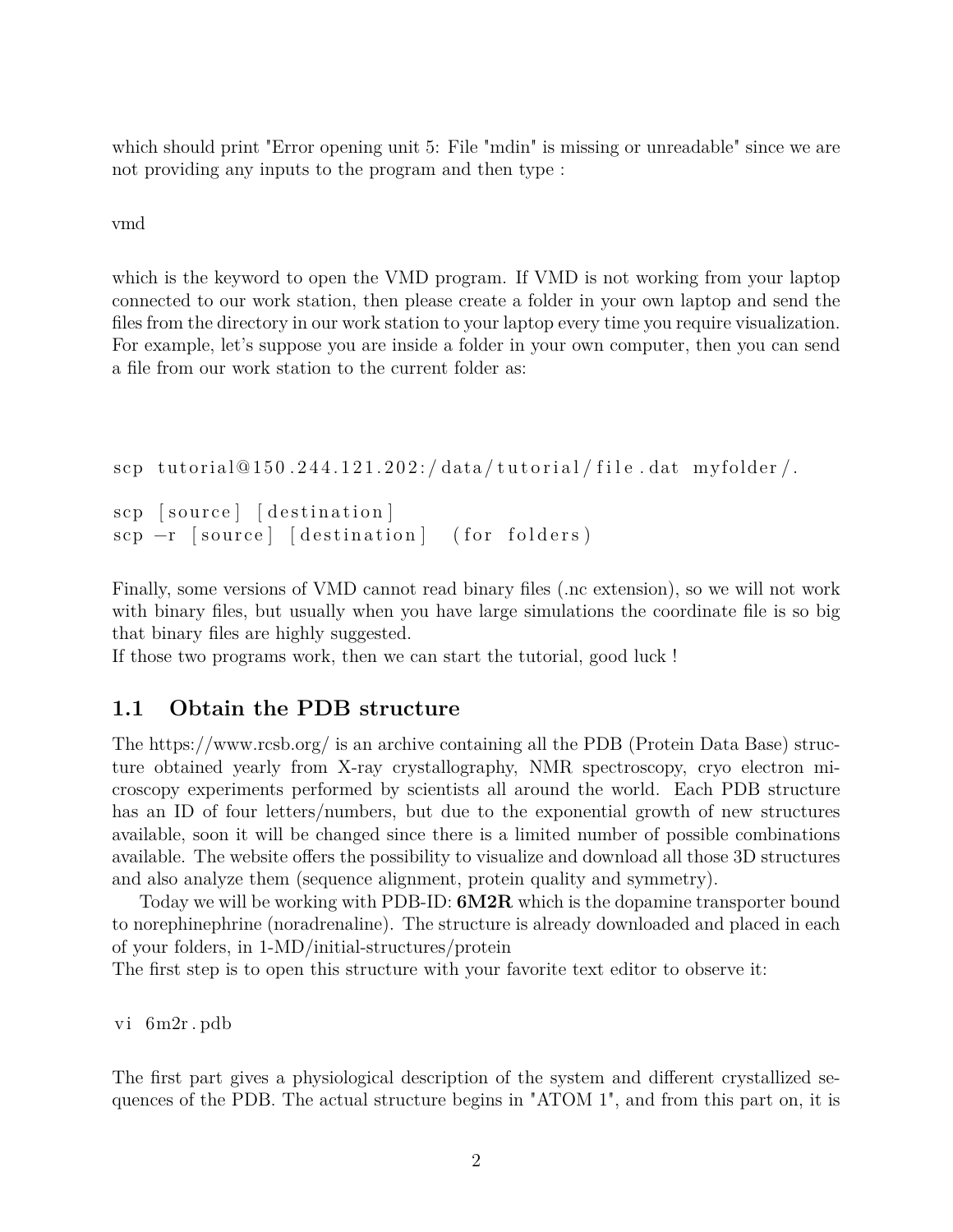fundamental to understand that pdb structure recognition of most of all softwares is **Case Sensitive**, therefore the spacing must be kept the way it is and each element correspond precisely to a column.

| <b>ATOM</b> |                             | Ν                | ASP A     | 25 | $-23.642$ | 28.571 | $-36.738$ | 1.00127.32 | N             |
|-------------|-----------------------------|------------------|-----------|----|-----------|--------|-----------|------------|---------------|
| <b>ATOM</b> | $\mathcal{D}_{\mathcal{L}}$ | CA               | ASP A     | 25 | $-22.594$ | 29.551 | $-37.001$ | 1.00127.91 | $\mathcal{C}$ |
| <b>ATOM</b> | 3                           | $\mathcal{C}$    | ASP A     | 25 | $-21.314$ | 28.874 | $-37.492$ | 1.00127.30 | $\mathcal{C}$ |
| <b>ATOM</b> | 4                           | $\left( \right)$ | ASP A     | 25 | $-21.324$ | 28.164 | $-38.501$ | 1.00123.87 | $\Omega$      |
| <b>ATOM</b> | 5                           | CB               | ASP A     | 25 | $-22.313$ | 30.383 | $-35.745$ | 1.00128.50 | $\mathcal{C}$ |
| <b>ATOM</b> | 6                           | СG               | ASP A     | 25 | $-22.798$ | 31.817 | $-35.875$ | 1.00132.02 | $\mathcal{C}$ |
| <b>ATOM</b> | 7                           | OD <sub>1</sub>  | ASP A     | 25 | $-22.475$ | 32.463 | $-36.895$ | 1.00127.64 | $\Omega$      |
| <b>ATOM</b> | 8                           | OD2              | ASP A     | 25 | $-23.509$ | 32.294 | $-34.962$ | 1.00131.72 | $\Omega$      |
| <b>ATOM</b> | 9                           | N                | GLU A     | 26 | $-20.215$ | 29.093 | $-36.771$ | 1.00122.26 | N             |
| <b>ATOM</b> | 10                          | CА               | GLU A     | 26 | $-18.906$ | 28.583 | $-37.155$ | 1.00112.42 | $\mathcal{C}$ |
| <b>ATOM</b> | 11                          | $\Gamma$         | GLU A     | 26 | $-18.395$ | 27.614 | $-36.097$ | 1.00105.13 | $\mathcal{C}$ |
| <b>ATOM</b> | 12                          | $\left( \right)$ | GLU A     | 26 | $-18.354$ | 27.948 | $-34.907$ | 1.00105.45 | $\Omega$      |
| <b>ATOM</b> | 13                          | СB               | GLU A     | 26 | $-17.913$ | 29.731 | $-37.364$ | 1.00116.92 | $\mathcal{C}$ |
| <b>ATOM</b> | 14                          | CG               | GLU A     | 26 | $-18.269$ | 30.641 | $-38.536$ | 1.00120.84 | $\mathcal{C}$ |
| <b>ATOM</b> | 15                          | CD               | GLU A     | 26 | $-17.232$ | 31.723 | $-38.787$ | 1.00124.28 | $\mathcal{C}$ |
| <b>ATOM</b> | 16                          | OE1              | GLU A     | 26 | $-16.614$ | 32.202 | $-37.808$ | 1.00124.52 | $\Omega$      |
| <b>ATOM</b> | 17                          |                  | OE2 GLU A | 26 | $-17.036$ | 32.090 | $-39.969$ | 1.00114.53 | $\Omega$      |

The  $2^{nd}$  column is the atom index, the  $3^{rd}$  is the atom type, the  $4^{th}$  is the residue type, the  $5<sup>th</sup>$  is the residue sequence (chain), the  $6<sup>th</sup>$  is the residue index, the  $7<sup>th</sup>$ ,  $8<sup>th</sup>$  and  $9<sup>th</sup>$  are the XYZ coordinates and the last three columns are occupancy, temperature-factor and element symbol. Each residue sequence terminates with the line TER, therefore you could more around the text editor searching for "TER". Now it is time to go from a text editor to a visualization software to observe our system and select only the portion of the PDB that we require.

#### vmd 6m2r . pdb

Let's go to **Graphics**  $\rightarrow$  **Representations** and under **Selected Atoms** we can select the atom, residue, chain, etc.. of our interest and use the **Coloring Method**, **Drawing Method** and **Materials** to help us visualize the structure and also appreciate the art which nature gives us at the nanoscale. Select chain A, which is the transporter we are interested in, close the **Graphical Representation** and go to **File** → **Save Coordinates** → **Selected Atoms** and save the chain A, preferably in the same folder and with a different name. Let's open our newly generated file chainA.pdb and observe it again. If you go at the end of it you will notice that all the ligands of chain A have been kept in the structure, therefore remove them all except the LNR which corresponds to the Norephinephrine.

Let's go to the next section and start working with our PDB structure.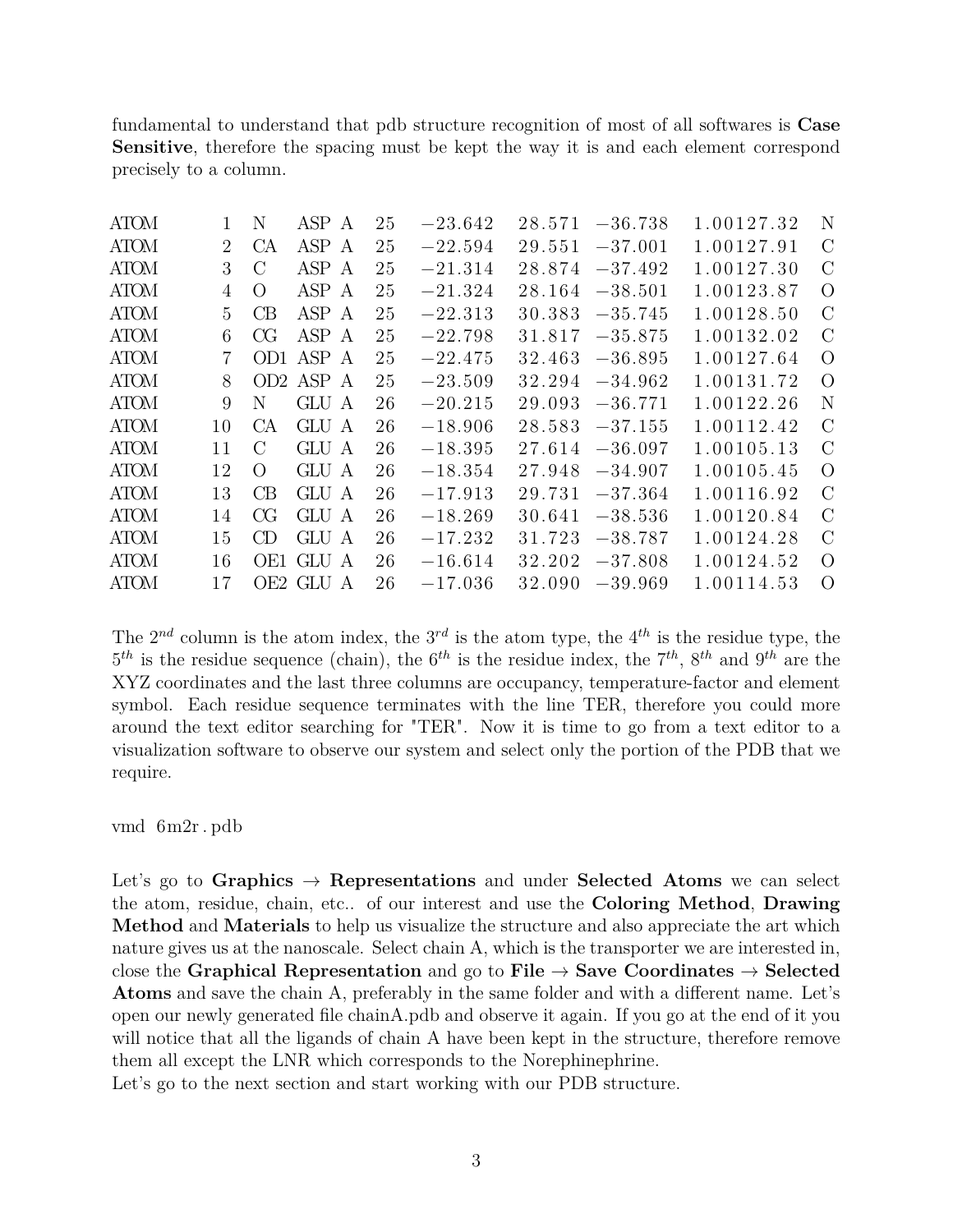### **1.2 Preparation of Initial Structures**

This subsection is divided into Protein and Ligand since we need to treat them as two distict entities for the system preparation.

#### **1.2.1 Protein**

Let's copy the ligand to its corresponding folder and forget about it for this subsection.

```
grep LNR chainA. pdb > ../ligand/lig. pdb
```
Open again the chainA.pdb and remove the ligand, that is all the lines containing the LNR residue name.

Now we begin to use the Amber packages, and the first one allows us to clean up the PDB file from any atom or residue indices which may not be recognized later on by other Amber packages.

```
reduce −t rim chainA . pdb > chainA_noh . pdb
pdb4amber −−reduce chainA_noh . pdb > amber . pdb
```
The "reduce -trim" command removes all the hydrogens from the pdb structure, since many times the atom types of the H atoms are defined differently between different softwares. The "pdb4amber –reduce" instead controls all the other atom types, changes them accordingly to the software and adds all the removed hydrogens with the correct atom type. For a more precise explanation for those commands please go to the amber manual (Amber20) at p.203.

#### **1.2.2 Ligand**

Enter the previously created folder called "ligand". To treat the ligand, we will be using another Amber package called Antechamber which is used for recognizing the atom type; (2) recognizing bond type; (2) judging the atomic equivalence; (3) generating residue topology file; (4) finding missing force field parameters and supplying reasonable and similar substitutes. Please type :

antechamber −h antechamber −L

to visualize on your screen the commands available (-h) and the formats available (-L). We will be using this package to generate from our pdb file a mol2 file which contains most of the information required for force field recognition. For small organic molecules, Amber uses the General Amber Force Field (GAFF) which contains 33 basic atom types and 22 special atom types, where the the equilibrium bond lengths and bond angles came from ab initio calculations at the MP2/6-31G\*. The force constants for bonds and angles were estimated using empirical models, and the parameters in these models were trained using the force field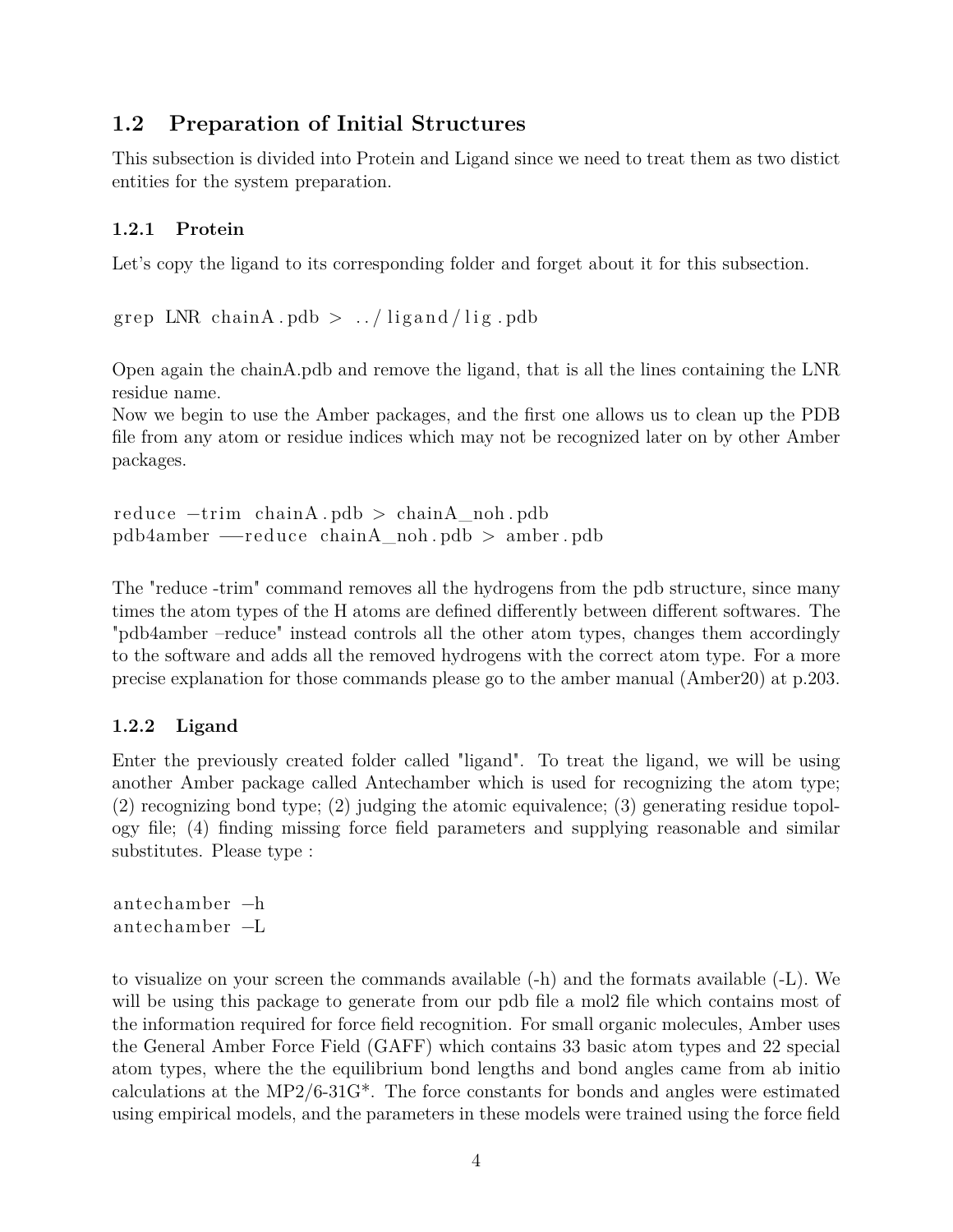parameters in the traditional AMBER force fields. I've noticed that sometimes antechamber does not change the atom type generated by the PDB database, therefore I suggest to first convert the pdb structure into an xyz file and then convert it to a mol2 file, to avoid possible mistakes in the mol2 recognition (p.287). Please type :

```
antechamber -i lig . pdb -fi pdb -o lig . com -fo gcrt
antechamber -i lig.com -f_i gcrt -o lig.mol2 -f_0 mol2 -c bcc -at gaff
```
At this point we have a mol2 file which will be later on treated by the force field when we build the full system. The final step is to generate an extra file (frcmod = force field modification) which takes care of the modifications that are needed for the molecule but not given by the force field. Please type :

parmchk2 −h parmchk2  $-i$  lig mol2  $-f$  mol2  $-o$  lig frcmod

The parmchk2 package reads a mol2 file or a force field file,

 $(\text{SAMBERHOME}/\text{dat}/\text{lean}/\text{parm}/\text{gaff}. \text{dat})$ 

The parkmchk2 package writes the modifications, adds the missing force field parameters and prints the problematic parameters with a scoring penalty number.

If everything works fine, we can move to the next section and build the system.

#### **1.3 Build the Solvated System**

We finally have all the required files with a correct nomenclature and it is time to build the system. The system generation is taken care of by the "tleap" package which allow us to generate an Amber coordinate file and a parameter file which contains all the information given by the force field used. Let's move out of the initial-structure folder, enter the tleap folder and copy both the protein and ligand files generated (amber.pdb - in the protein folder) and ( lig.mol2, lig.frcmod - in the ligand folder). In the current directory you will find an input file, tleap.in so please open it :

```
source leaprc.gaff2
source leaprc.protein.ff19SB
source leaprc.water.tip3p
#Load structures and parameters
MOL = loadmol2 lig.mol2
loadamberparams lig.frcmod
s a ve of f MOL lig. lib
PRO = loadpdb amber . pdb
```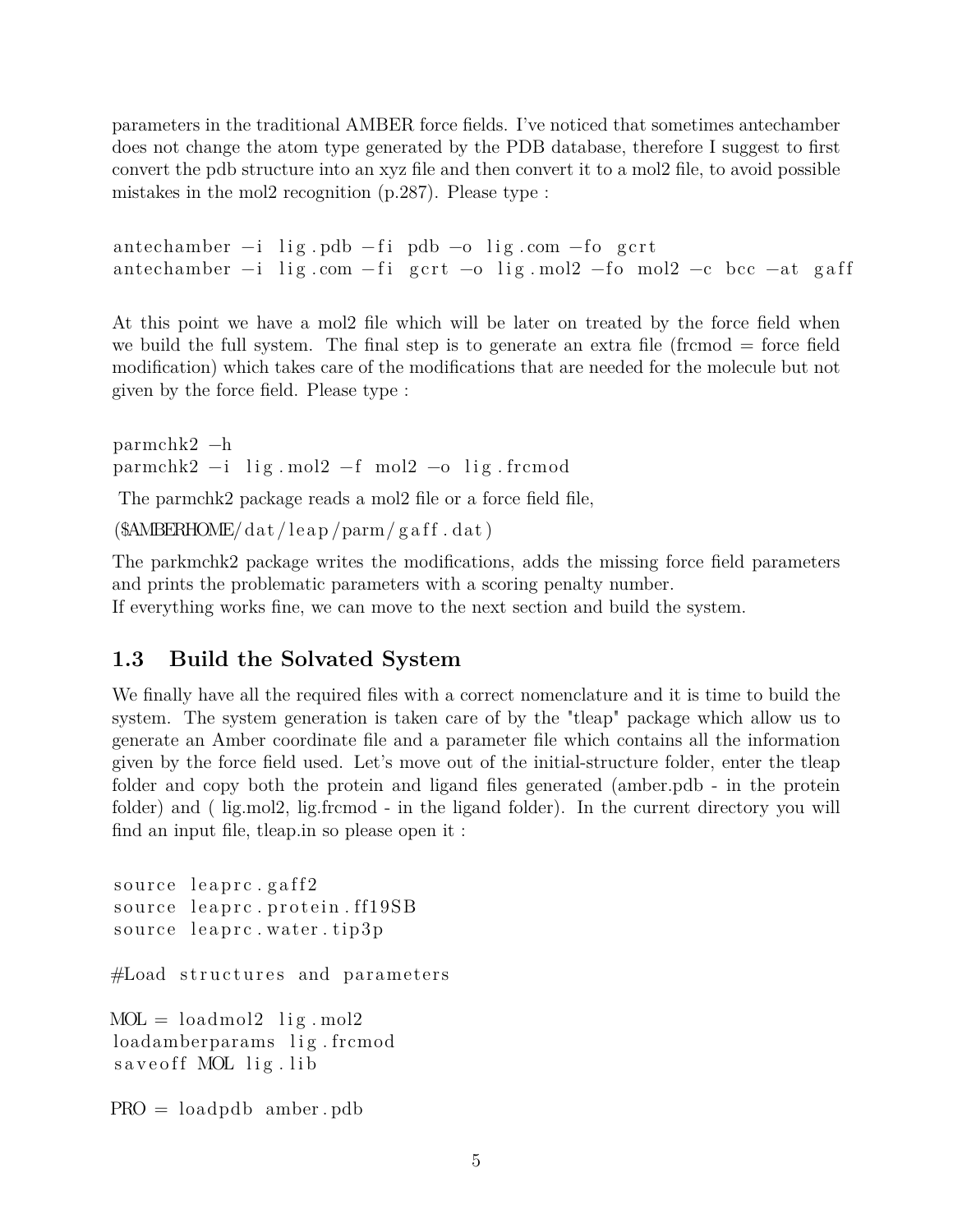$\#\text{Combine ligand and protein}$ 

 $COM = \text{combine } \{ \text{PRO MOL} \}$ 

 $#Solved$  the combined system

solvateoct COM WAT 12

#Save pdb, parameter, coordinate files

saveamberparm COM system.parm7 system.rst7 savepdb COM system . pdb

q ui t

and execute it as :

 $t \, \text{leap} -f \, t \, \text{leap.in}$ 

In this input file we've source the required force fields, loaded the previously created ligand and protein file, used the function "combine" to make a unique file for both, solvate the combined file in water and saved the topology (system.parm7) and the coordinate (system.rst7) files (p.213). If everthing proceeded correctly, then we can start our first molecular dynamics simulation.

### **2 Running Simulation**

Let's first enjoy our solvated system by opening it in vmd:

```
vmd system.parm7 system.rst7
```
o r

vmd system . pdb

Please remember that you cannot visualize the topology and the coordinate files alone because the former is missing the XYZ coordinates and the latter is missing the atom type therefore don't panic if you try to open the topology alone in vmd and you don't see anything. Play with the visualization software as much as you want and when you are done, exit the tleap folder and enter the "run" folder. You will see four subfolders : "min", "heat", "prod" which are the basic ingredients for the simulation and "qmmm" which will be used later on. Please enter the "min" folder, and open the min.in file.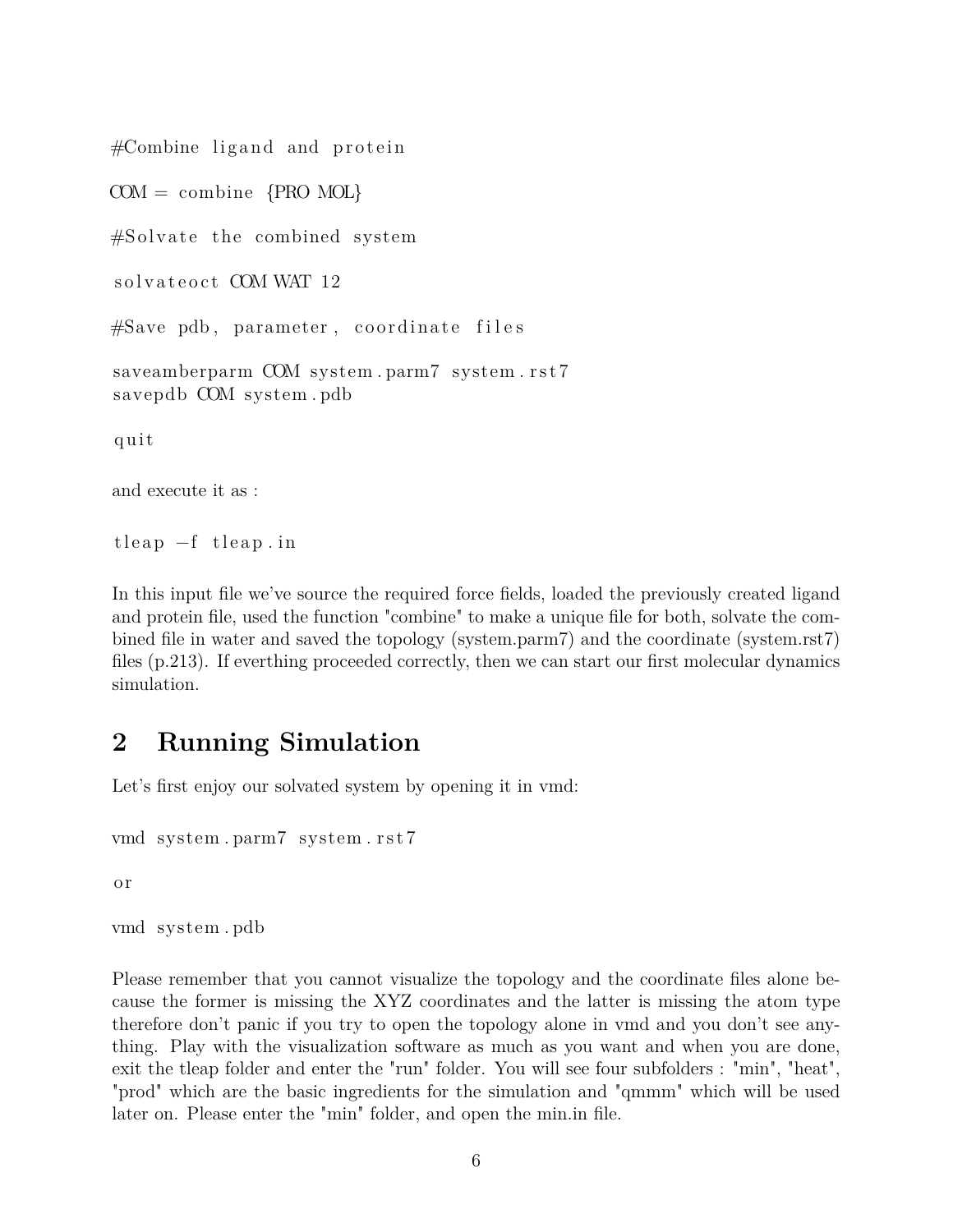Minimiza tion  $&$  c n t r l

```
imin=1 ! Turn on minimization
maxcyc = 200 ! Maximum number of minimization cycles
\rm ncyc = 100 ! 100 steepest-descent steps
n_{\text{tr}} = 2 ! Print energies every 2 steps
ntxo = 2 ! Print binary file
/
```
where the purpouse of the minimization is to find a local energy minimum of the starting structure so that the MD simulation does not "blow up" (i.e. the forces on any atom are not so large that the atoms move an unreasonable distance in a single timestep). In this situation the maxcyc provides the total number of steps (200) of which the last 100 the minimization algorithm is switched from steepest descent to conjugate gradient.

To run the simulation we need to use the sander (Simulated Annealing with NMR-Derived Energy Restraints) package of Amber which carries out energy minimization and molecular dynamics. Please execute it as :

sander  $-O -i$  min. in  $-p$  system . parm7  $-c$  system . rst7  $-o$  min. out −r min . r s t 7 −i n f min . i nf o

The "-O" allows to overwrite files. When the calculation is done, we can open the min.out file and look if the total energy has converged. If so, we can continue and heat up the system. This stage is called heating but could also be confused with equilibriation; the name does not really matter if you understand the purpose. Ultimately, we want to run a simulation in a particular thermodynamic ensemble (NVE,NPT) at a particular state point (target energy, temperature, and pressure) and collect data when those conditions are reached. Usually, even though velocities are assigned according to the correct distribution, a thermostat will still need to add or remove heat from the system as it approaches the correct partitioning of kinetic and potential energies. For this reason, it is advised that a thermostatted simulation is performed prior to a desired production simulation, even if the production simulation will ultimately be done in the NPT ensemble. So the heating corresponds to a portion of the simulation where we want to relax to the temperature of interest. Please enter the heat folder and open the heat.in file:

```
Heat
 &c n t r l
  imin =0, ! Turn o f f mi nimi za tio n
  ntx=1, let \sum_{i=1}^{n} let \sum_{i=1}^{n} our starting file has no input velocities
```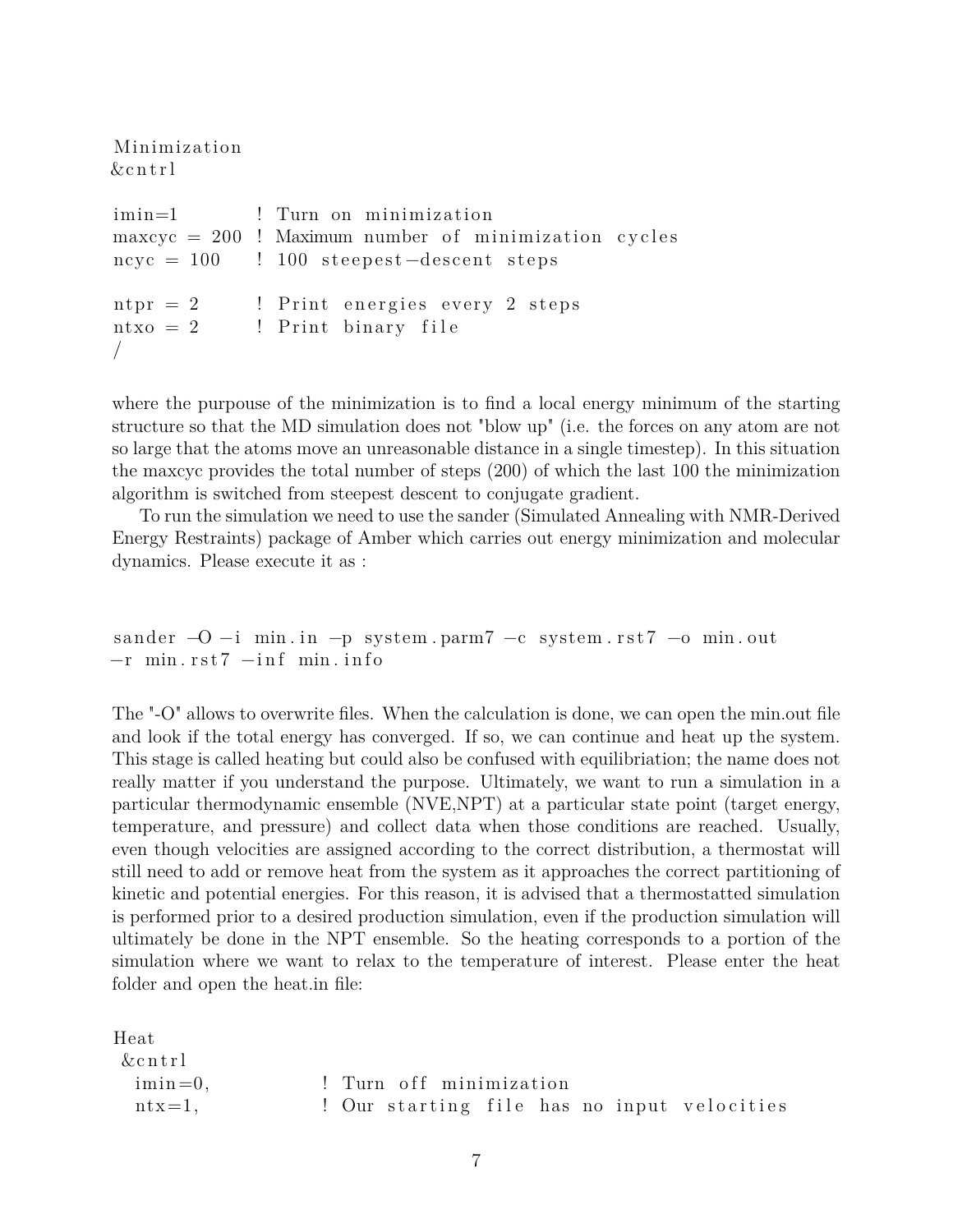| $\text{ir} \, \text{est} = 0,$ | This is NOT a restart of an old MD simulation        |
|--------------------------------|------------------------------------------------------|
| $nstlim = 3000,$               | ! Number of timesteps                                |
| $dt = 0.002$ ,                 | ! 2fs timestep                                       |
| $n \text{tf} = 2,$             | ! Setting to not calculate force for SHAKE           |
| $ntc=2,$                       | ! Enable SHAKE to constrain all bonds with H         |
| $tempi = 0.0,$                 | !Initial thermostat temperature in K                 |
| $temp0 = 300.0$ ,              | ! Final thermostat temperature in K                  |
| $n \text{tr} = 1$ ,            | ! Print energies every 1 step                        |
| $ntwx=10,$                     | ! Print coordinates every 10 steps to the trajectory |
| $i$ outfm=0,                   | ! Print coordinates in ASCII                         |
| $iwrap=1,$                     | ! Wrap coordinates into primary box                  |
| $cut = 8.0$ ,                  | ! Nonbonded cutoff, in Angstroms                     |
| $nth=1,$                       | ! Periodic boundaries for constant volume            |
| $ntp=0,$                       | !No pressure control                                 |
| $ntt=3,$                       | ! Temperature control with Langevin thermostat       |
| $\text{gamma\_ln}=2.0$ ,       | !Langevin thermostat collision frequency             |
| $mmrot=1,$                     | !NMR restraints ON                                   |
| $ig = -1,$                     | The seed for the pseudo-random number generator      |
|                                |                                                      |

&wt type="TEMP0", istep1=0, istep2=3000, value1=0.0, value2=300.0 /  $&wt$  type='END' /

Now the file became a bit more complicated, because more variables are added since we want to get closer to a real system. To run the heating simulation, we require the topology (system.parm7), but also the coordiantes of the minimized structure (min.rst7), therefore please copy those two files in the "heat" folder. To run the simulation, please execute it as :

```
sander -O −i heat.in -p system.parm7 -c min.rst7 -o heat.out
−x heat.crd −r heat.rst7 −inf heat.info
```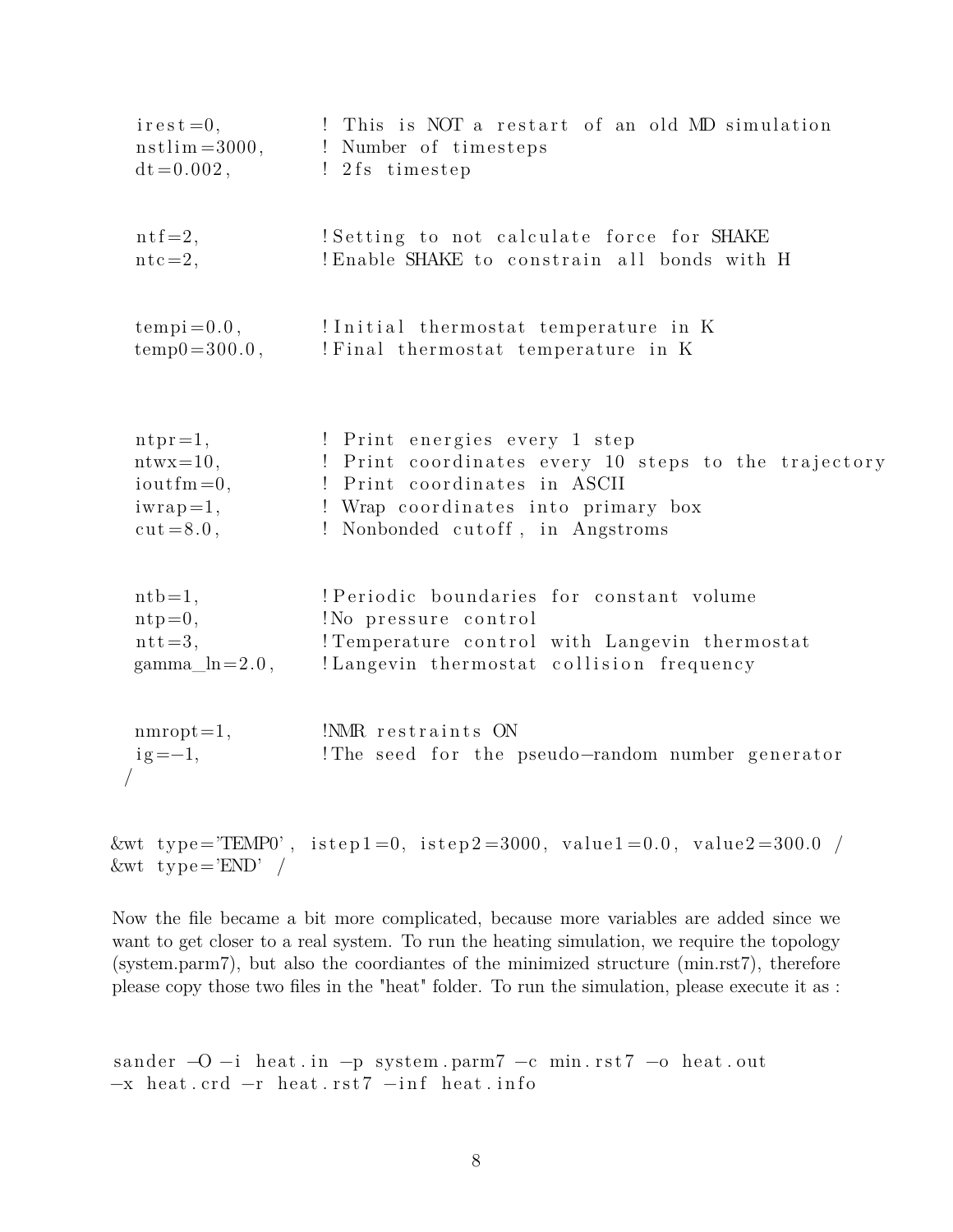When the calculation is done we can open the output "heat.out". Fortunately Amber provides also a perl script to automatically extract the summary of all the state functions. Please execute:

process\_mdout.perl heat.out

and you will see many files appearing in your folder. Let's plot for example the temperature and then the total energy:

xmgrace summary .TEMP

and

xmgrace summary .ETOT

If everything went fine, we can proceed to the next and final step of MD simulation, the production run. Now we want to move from an NVT ensemble to an NPT ensemble and start collecting data from the point where the system is equilibriated. Please enter the prod folder and open the prod.in file:

Production

| $&$ cntrl     |           |                                                 |
|---------------|-----------|-------------------------------------------------|
| imin          | $= 0$     | ! No minimization but molecular dynamics        |
| irest         | $= 1$     | ! This is NOT a restart of an old MD simulation |
| ntx           | $= 7$     | ! Our starting file has input velocities        |
| ntb           | $= 2$     | ! Periodic Boundary Conditions in the NPT       |
| ntp           | $=$ 1     | ! Isotropic scaling of volume                   |
| barostat      | $= 1$     | ! Berendsen barostat                            |
| pres0         | $= 1.0$   | ! Pressure in bars                              |
| taup          | $= 2.0$   | ! Relaxation time is ps                         |
| cut           | $= 8.0$   | ! Cutoff Lennard-Jones real-space Ewald int     |
| ntc           | $= 2$     | ! Enable SHAKE to constrain all bonds with H    |
| $n \, t \, f$ | $=2$      | ! Setting to not calculate force for SHAKE      |
| tempi         | $= 300.0$ | ! Initial temperature                           |
| $n$ tt        | $=$ 3     | ! Langevin thermostat                           |
| gamma_ln      | $= 1.0$   | ! Collision frequency in ps-1                   |
| nstlim        | $= 1000$  | ! Number of timesteps                           |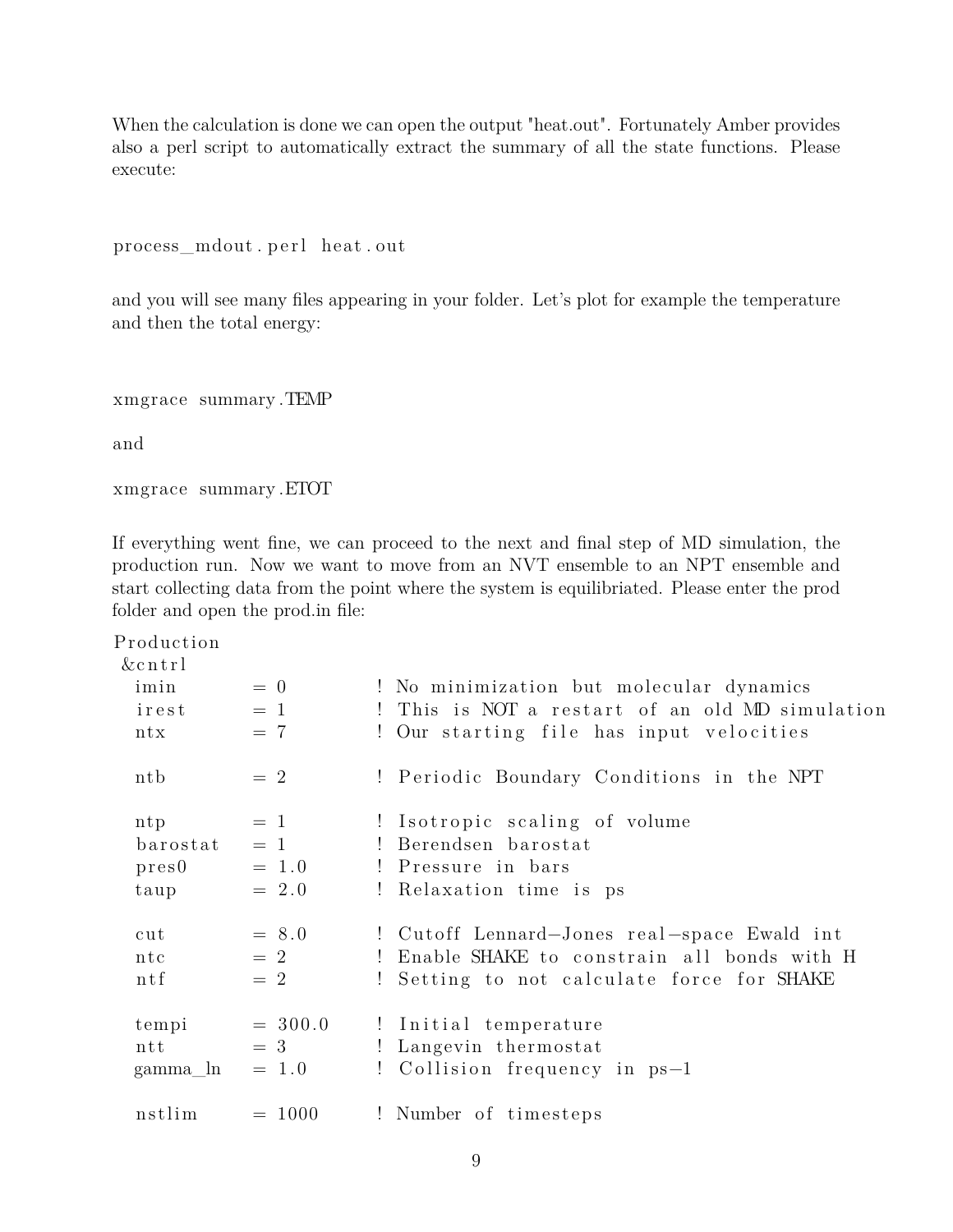| dt     | $= 0.002$ | ! Time step in ps                             |
|--------|-----------|-----------------------------------------------|
| ntpr   | $=$ 1     | ! Energy is printed every N steps             |
| ntwx   | $= 10$    | ! Trajectory is printed every N steps         |
| ntwr   | $= 20$    | ! Restart file is printed every N steps       |
| ntxo   | $= 1$     | ! ASCII format for final coord, vel, box size |
| ioutfm | $= 0$     | ! ASCII format for trajectory (xyz) file      |
| iwrap  | $= 1$     | ! Wrap coordinates into primary box           |
|        |           |                                               |

Again, copy the topology (system.parm7) and the coordinate file of the last frame of the heating run (heat.rst7) to the "prod" folder. Please execute it as :

sander  $-O -i$  prod. in  $-p$  system . parm7  $-c$  heat . rst7  $-o$  prod. out −r prod.rst7 −x prod.crd −inf heat.info

Please, for more information on this section check (p.335). It is time for a break !!!!!

### **3 Post Processing Analysis**

We finally performed a MD simulation, and now the science begins. Until now we created a setup and simulated a solvated protein-ligand structure but the most important thing is to extract information out of it. The final Amber package that I will show you today is called CPPTRAJ, which is the post processing trajectory analyzer. The program works both interactively and as a script which can be executed as :

```
(s c r i p t )c p p t r aj −i file.in
o r
(interactively)c p p t r aj
```
where the file.in should include the same lines of code that you would write interactively. But to better understand it I will guide you through the interactive approach. First, we need to enter cpptraj and load the topology file :

c p p t r aj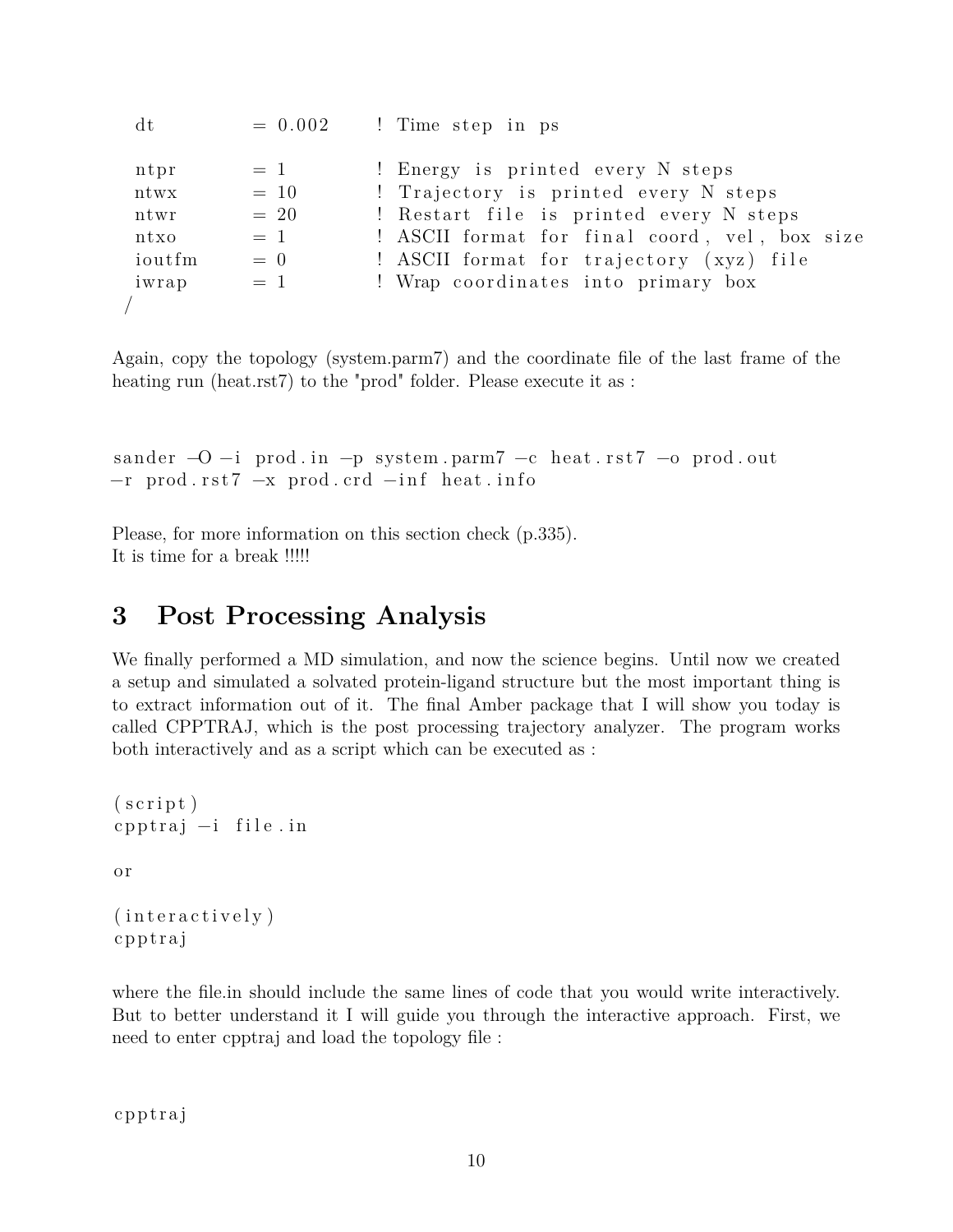parm system . parm7

already at this stage, without loading the actual trajectory we could extract many information from this complicated file. But before we continue, let's discuss the **Atom Mask Selection** and **Distance Mask Selection** which will allows us to select only a portion of our system for analysis.

#### **3.1 Atom Mask Selection**

Tha main characters are " @ and : ". The @ corresponds to atom selection, the : corresponds to residue selection from the pdb columns that we observed at the beginnig, for example :

| $@1 - 100$      | ! Select atoms from 1 to 100                    |
|-----------------|-------------------------------------------------|
| $:1 - 100$      | ! Select residues from 1 to 100                 |
| @ <sub>CA</sub> | ! Select all the alpha carbons                  |
| $:$ TRP         | ! Select all the tryptophan residues            |
| :TRP@CA         | ! Select all the alpha carbon of all tryptophan |

And also the logical operands  $\&$  (and),  $\vert$  (or),  $\vert$  (not) work, for example :

| !@CA, C, O, N, H |  |  |  |  | ! Exclude all the backbone atoms |  |
|------------------|--|--|--|--|----------------------------------|--|
|------------------|--|--|--|--|----------------------------------|--|

:1−500 $@O&!(LYS, ARG)$  ! Oxygens of res 1 to 500 excluding LYS and ARG

We could go on with many more examples but please check Ch.3 (3.2) of the cpptraj manual (*https* : *//amber* − *md.github.io/cpptraj/CP P T RAJ.xhtml*.

#### **3.2 Distance Mask Selection**

There is the possibility also to select based on distance, and therefore include or exclude based on atom or residue distance. For example :

©1-100<©3.0 ! Select everything within 3\$\AA\$ from atom 1 to 100  $:33$   $>$ :20.0 ! Select everything out of 20.0 from residue 33

It is time to combine this atom selections with all the other functionalities that this program offers.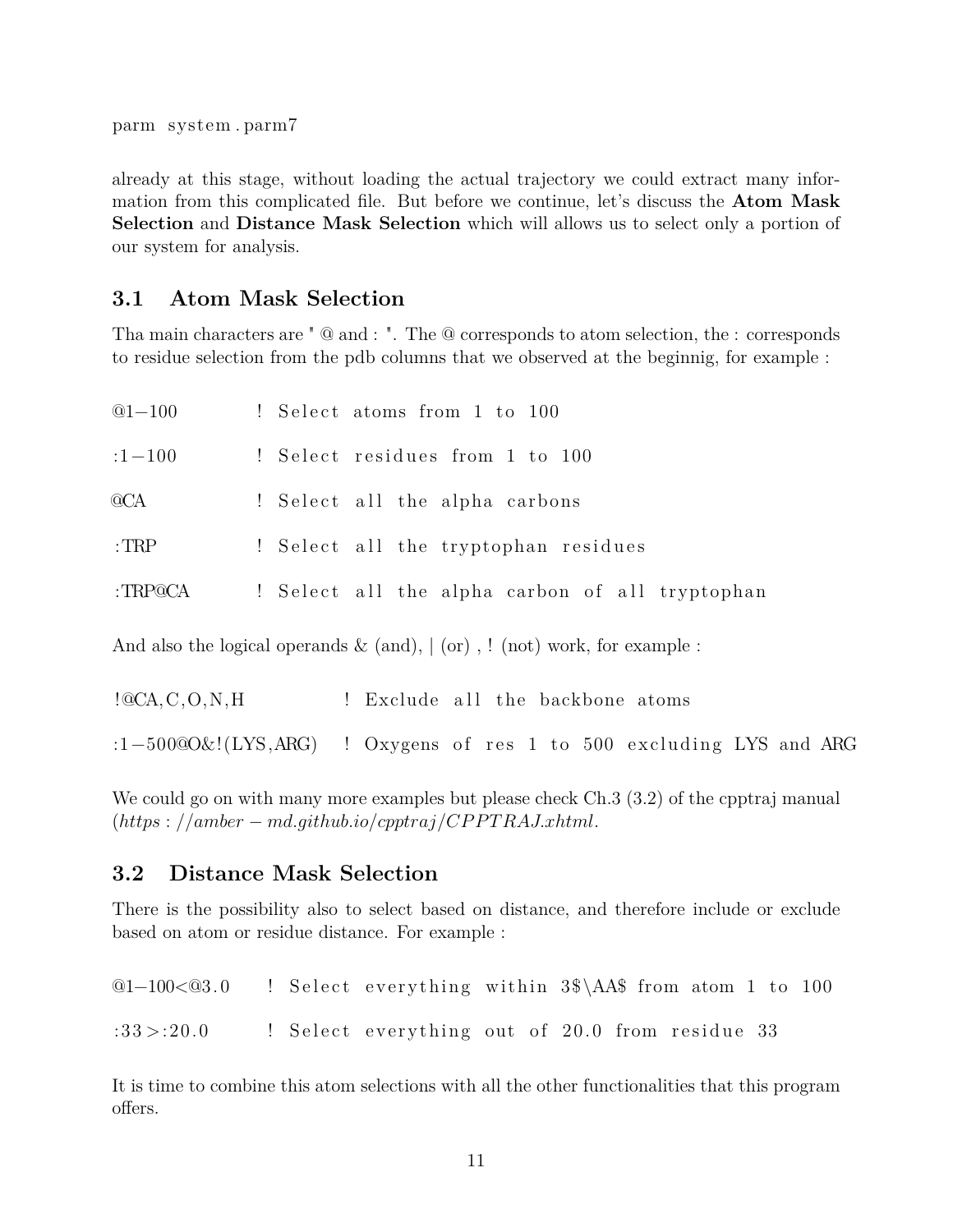### **3.3 Topology File Commands**

Let's go back to our topology and apply now the knowledge of the atom/distance mask selection. Those commands control the reading and writing of topologies and cpptraj supports Amber topology, PDB, Mol2, CIF, Charmm PSF, Gromacs topology, SDF, Tinker. For example we can use the commands : angleinfo, atominfo, bondinfo, charge, dihedralinfo, mass, parmbox, parmstrip and many more. Please try to execute those commands with the atom/distance mask selection. Let's load our topology file from inside cpptraj :

```
parm system . parm7
o r
c p p t raj \alpha ! In case you exited the program
parm system . parm7
And for example:
charge :1−100 ! print charge of residues 1 to 100
dihedralinfo :MOL ! print dihedrals of our ligand
parmbox : print the box information
parmstrip :WAT ! remove the water from the topology
```
Of course, every time you want to then save your action, you need to write "out" followed by the name of the file where you would like to save your information and then "go" to start the actions you provided, for example :

dihedralinfo :MOL out dihedral-lig.dat go

Apart from the new topology that we create by removing the water molecules, where we require an additional keyword to save :

parmwrite out system−nowat . parm7

Let's remember this action because it will be important for the next section. For more information please go to Ch.9 of the cpptraj manual.

### **3.4 Trajectory File Commands**

Up until now we have only worked with the topology, therefore it is time to also add the trajectory to cpptraj and apply again our previous knowledge.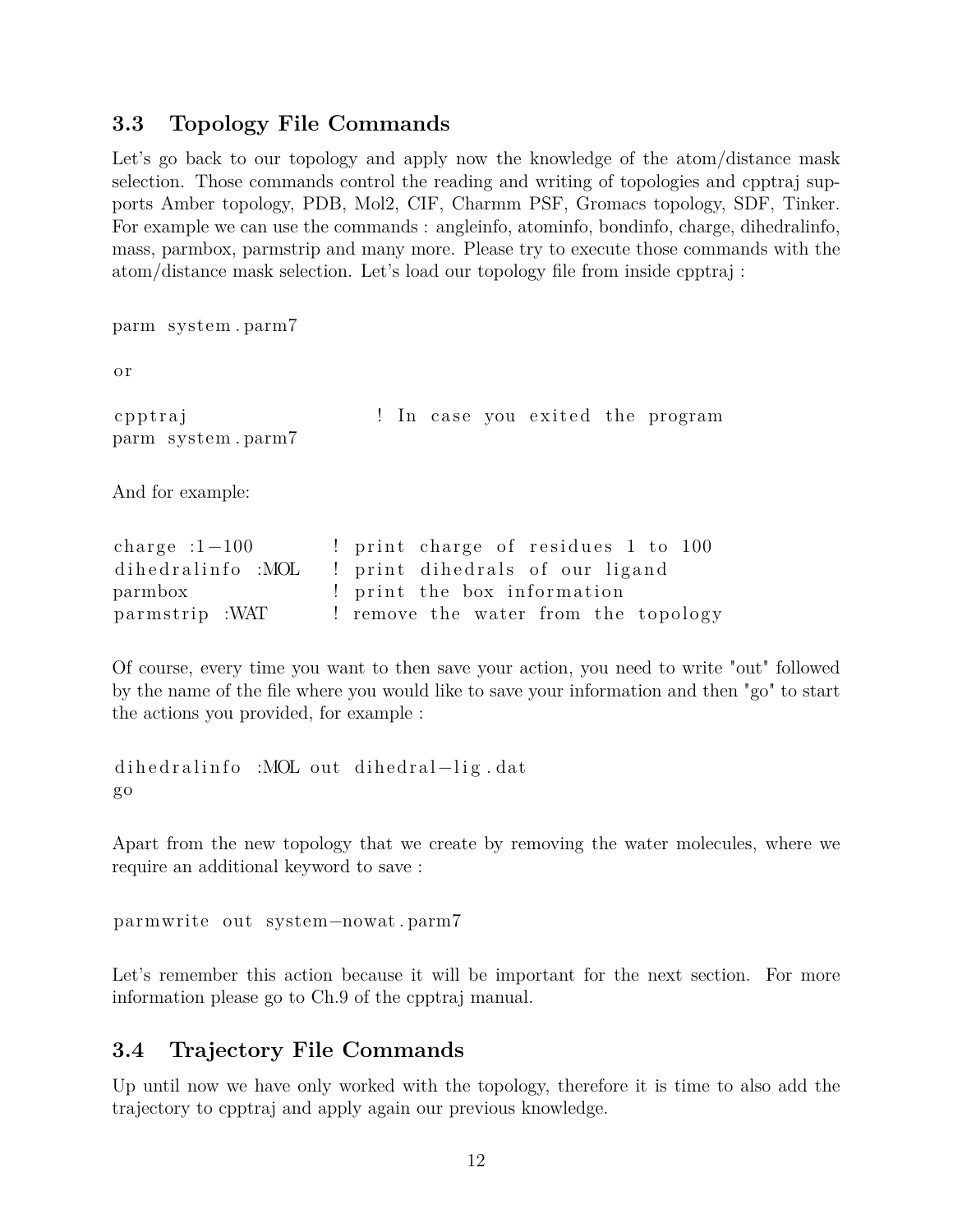c p p t r a j parm system . parm7 trajin prod.crd

We've just loaded the trajectory on top of the topology file. As for VMD, you cannot only load the trajectory but you always require a topology first, otherwise you would be loading random coordinates in space with no physical meaning. The "trajin" command controls the reading of the trajectory and accepts Amber trajectory (.crd), Amber NetCDF (.nc), Amber restart (.rst7), Charmm DCD trajectory (.dcd), Charmm Coordinates (.cor), Charmm restart (.res), PDB (.pdb), Mol2 (.mol2) and also Gromacs, Tinker and Desmond files. It can combine many different trajectories ( only if the topology of this trajectories is the same, otherwise you won't be able to load it ) and you can also extract different frames with a "start,stop,step" style, for example :

```
c p p t r aj
parm system . parm7
t r a j i n ∗ . c rd ! Load a l l the . c rd t r a j e c t o r i e s
o r
trajin prod. crd 1\,50\,2 ! Load from frame 1 to 50\, every 2 frames
And to save your trajectory :
```
trajout newtraj.crd

Most of the times cpptraj recognizes the output from the extension but you can also remind him by rewriting the extension next to the output file, also in the case where you want to give it a different extension but keep the specified format,

trajout newtraj .gustavo nc

Trajout also works for .crd, .rst7, .pdb, .mol2 and many other extensions. Let's suppose for some reason you have lost the pdb of the full system, then you could obtain in in the following way.

```
c p p t r aj
parm system . parm7
trajin prod. crd 1 \ 1 \ 1 ! Load from frame 1 to 1 every 1 frame
trajout system−f1.pdb pdb
go
```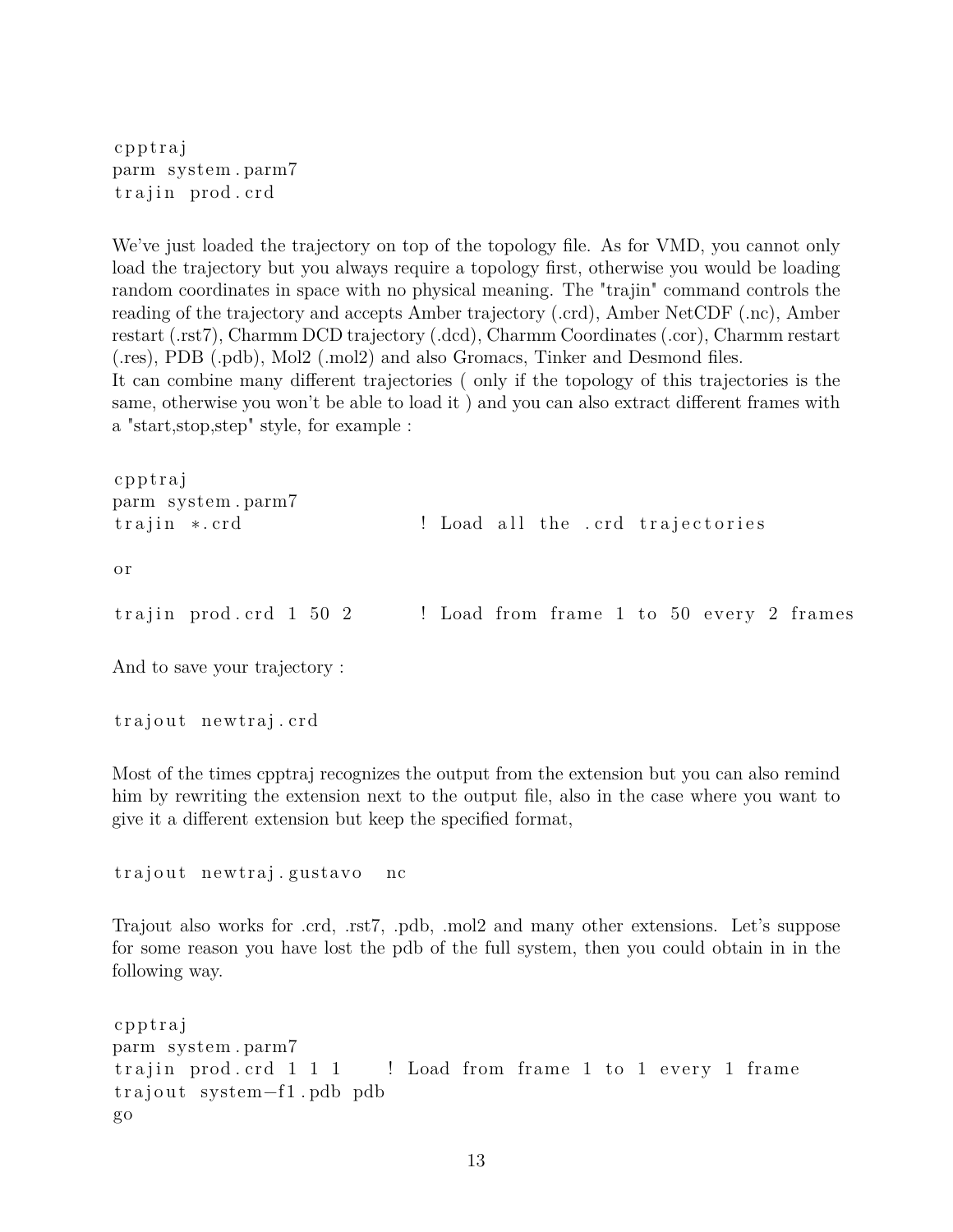e x i t

and you will find a system-f1.pdb corresponding to the pdb file of the first frame of the production run. For more options on the trajectory file commands please go to Ch.10 of the cpptraj manual.

### **3.5 Action Commands**

The action commands operated on the trajectory files loaded into cpptraj and help us extracting all the information we want from our system in time. There is almost 100 actions available therefore I will list few of them just to provide example on the input and apply again the knowledge we acquired until now. Let's start from the beginning :

```
c p p t r aj
parm system . parm7
trajin prod.crd 1\;40\;2distance @8487 @8488 out distance-co.dat
angle @8493 @8494 @8495 out angle−ccc.dat
go
e x i t
```
I really hope you understood the basic ingredients of post processing, because I believe that it is a powerfull tool to use. Ambertools is free, therefore all packages that we encountered in our path can be used and explored. Now we can move to the QM/MM approach with more confidence.

## **4 Running QM/MM Simulations**

When we run a QM/MM simulation in **sander**, the system is partitioned into two regions, a QM region consisting of a portion of the system defined as a "qmmask" and all the rest of the system that is not part of the QM region. There is no universal choice for the selection of the QM region, but consider that having more than 80-100 atoms in the QM region will lead to simulations that are very expensive. Also, in choosing the QM/MM boundary it is always better to cut non-polar bonds than to cut unsaturated or polar bonds. Let's move out of the prod folder and enter the "qmmm" folder. Please open the qmmm.in file :

| Production<br>$&$ cntrl |                         |                                                                                                                                         |
|-------------------------|-------------------------|-----------------------------------------------------------------------------------------------------------------------------------------|
| imin<br>irest<br>ntx    | $= 0$<br>$= 0$<br>$= 1$ | ! No minimization but molecular dynamics<br>! This is NOT a restart of an old MD simulation<br>! Our starting file has input velocities |
| ntb                     | $= 2$                   | ! Periodic Boundary Conditions in the NPT                                                                                               |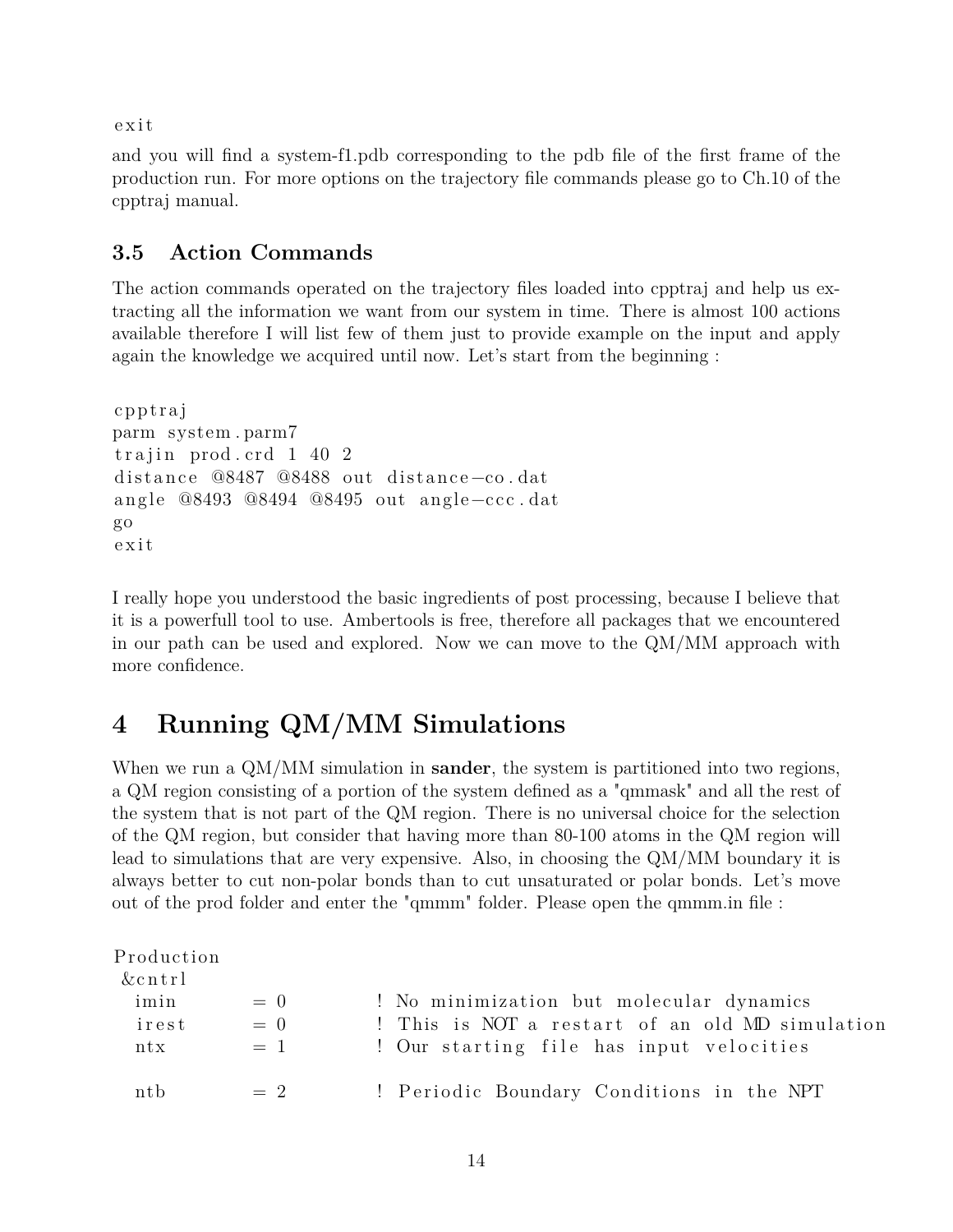```
ntp = 1 ! Isotropic scaling of volumen
 bar{a} = 1 ! Berendsen barostat
 pres0 = 1.0 ! Pressure in bars
 t \text{aup} = 2.0 ! Relaxation time is ps
 cut = 8.0 ! Cutoff Lennard–Jones real-space Ewald int
 ntc = 2 ! Enable SHAKE to constrain all bonds with H
 ntf = 2 ! Setting to not calculate force for SHAKE
 tempi = 300.0 ! Initial temperature
 ntt = 3 ! Langevin thermostat
gamma \ln = 1.0 ! Collision frequency in ps−1
 \text{nstlim} = 20 ! Number of timesteps
 dt = 0.002 ! Time step in ps
 ntpr = 1 ! Energy is printed every N steps
ntwx = 1 ! Trajectory is printed every N steps
ntwr = 2 ! Restart file is printed every N steps
 ntxo = 1 ! ASCII format for final coord, vel, box size
 i ioutfm = 0 ! ASCII format for trajectory (xyz) file
 if qnt = 1 ! Turn on QM/MM option
/
&qmmm
qmmask = ' : MOL', ! QM region maskqmcharge = 0, \qquad ! QM region charge
qmcut = 8.0, \therefore QM region LJ cutoff
qm\_theory = 'PM6', ! Call External QM software
qm ewald = 0, \qquad ! Use a real –space cutoff for QM+QM and QM+MM
/
```
Please execute it as:

```
sander -O -i qmmm. in -p system . parm7 -c prod. rst7 -o qmmm. out -rqmmm.rst7 -x qmmm.crd -inf qmmm. info
```
In this situation we have performed a simulation using the built-in semiempirical PM6 of Amber. The software offers the possibility to interface with most of ab initio and DFT methods of of many different softwares as Orca, Gaussian, ADF, NWChem, QChem, TeraChem, MRCC, Fireball (p.156).

Recently a stunning software came out, called **MoBioTools**, which is able to generate inputs for QM/MM calculations in the simplest way possible, but will be my colleague and also developer of the software to guide you through it the next tutorial.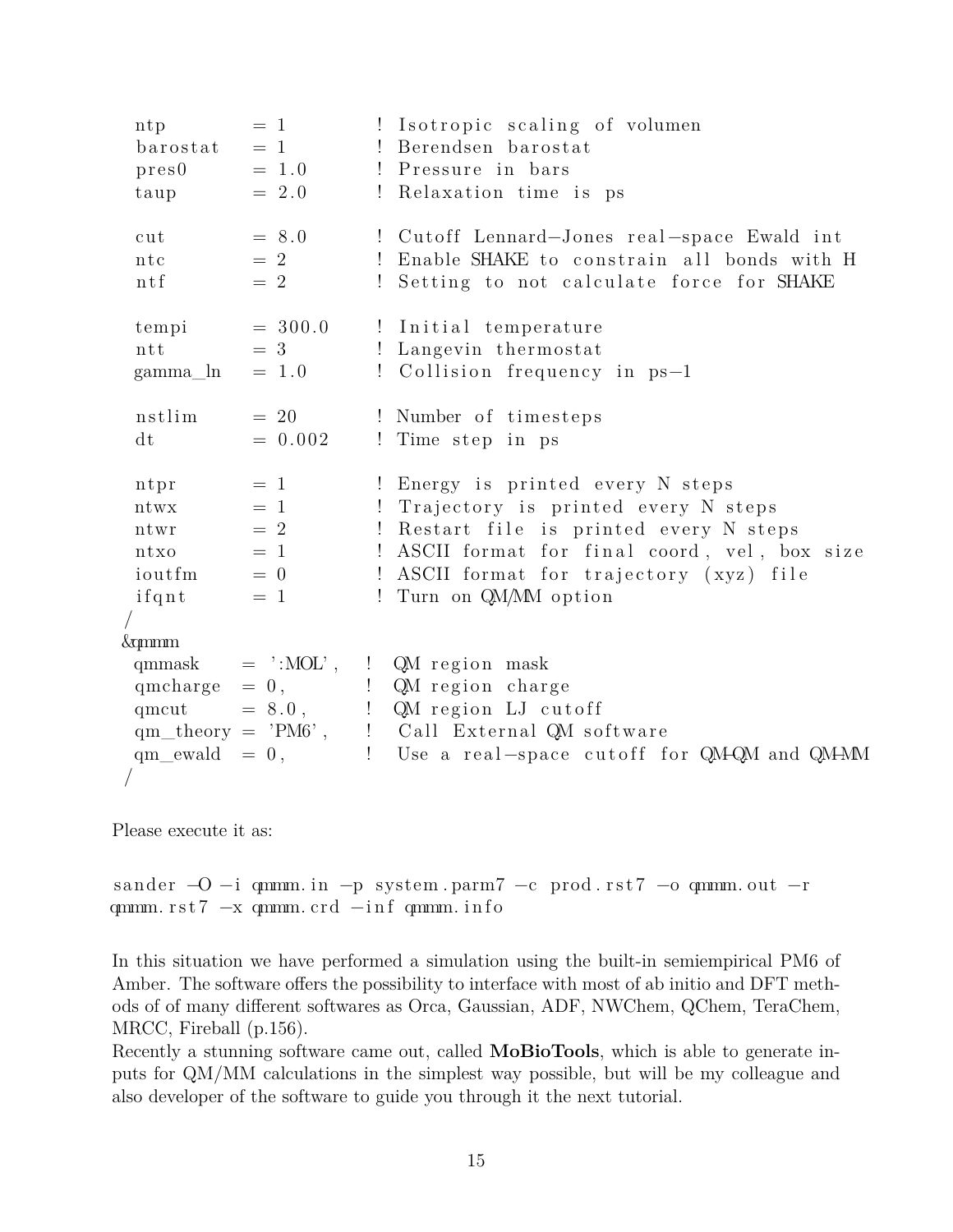Production  $&$  c n t r l  $\lim_{n \to \infty}$  = 0  $\lim_{n \to \infty}$  No minimization but molecular dynamics irest  $= 0$  ! This is NOT a restart of an old MD simulation ntx  $= 1$  ! Our starting file has input velocities ntb  $= 2$  ! Periodic Boundary Conditions in the NPT ntp  $= 1$  ! Isotropic scaling of volumen  $bar{a} = 1$  ! Berendsen barostat  $pres0 = 1.0$  ! Pressure in bars  $t \text{aup}$  = 2.0 ! Relaxation time is ps cut  $= 8.0$  ! Cutoff Lennard–Jones real-space Ewald int ntc  $= 2$  ! Enable SHAKE to constrain all bonds with H ntf  $= 2$  ! Setting to not calculate force for SHAKE  $tempi = 300.0$  ! Initial temperature ntt  $= 3$  ! Langevin thermostat gamma  $ln = 1.0$  ! Collision frequency in ps−1  $n_{\text{est}} = 20$  ! Number of timesteps dt  $= 0.002$  ! Time step in ps ntpr  $= 1$  ! Energy is printed every N steps ntwx  $= 1$  ! Trajectory is printed every N steps ntwr  $= 1$  ! Restart file is printed every N steps ntxo  $= 1$  ! ASCII format for final coord, vel, box size  $i$  ioutfm  $= 0$  ! ASCII format for trajectory (xyz) file / &qmmm qmmask  $=$  ':MOL', ! QM region mask qmcharge  $= 0$ ,  $\qquad$  ! QM region charge qmcut  $= 8.0$ , ! QM region LJ and Ewald cutoff qm theory  $=$  'EXTERN',  $\blacksquare$  Call External QM software / &o r c  $\text{method} = 'xtb'$  ! Method for QM calculation

Therefore as a final example, let's use the Amber interface with orca to look at a simple input for this QM/MM simulation, please enter the "orca" folder and open orca.in

Please execute it as :